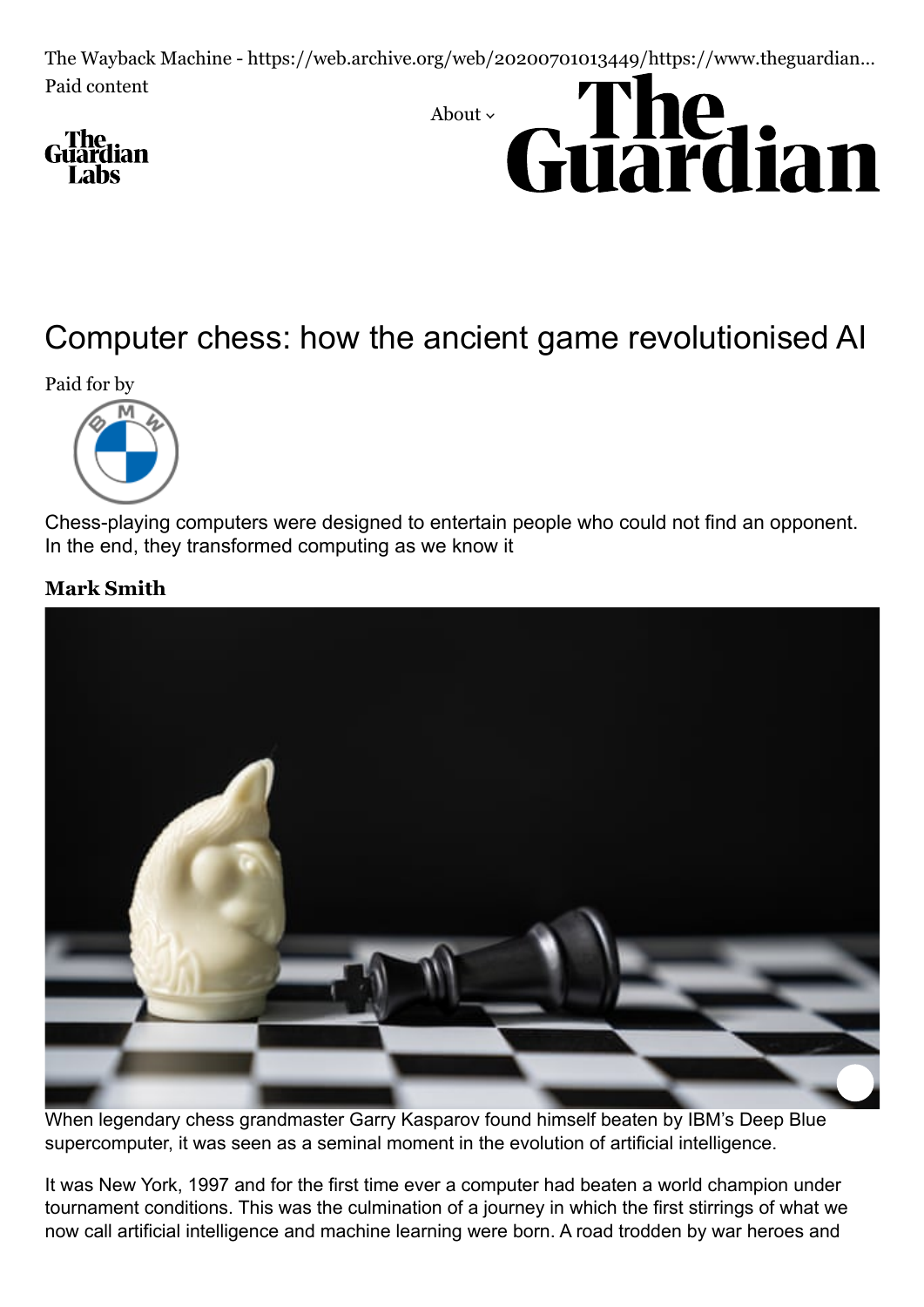student researchers alike, whose singular desire to create a program that could beat the very best in the world would shape an entire science.

## **Early origins**

Chess lends itself well to computer programming. Where other games can depend more on gut instinct or physical skill, chess is a game of strict binary rules – a move is either correct or it isn't.

It's a game where multiple permutations, strategies and responses to moves and gambits could all be pre-programmed. Teaching a computer how to select the best option from those available to counter a problem, though, was the tricky part, and that's where machine learning came in.

Given the close relationship between chess, logic and programming it's no surprise that the driving forces of early computerised incarnations of chess were academics whose love of the game dovetailed with their desire to push the boundaries of the burgeoning field of computer science.

One of those academics was Alan Turing. He may have made his name breaking Nazi ciphers at Bletchley Park, but he also helped lay the early groundwork for computerised chess too. In 1947, while working at the University of Manchester, Turing developed the first simple algorithm that was capable of analysing an opponent's move one step ahead. Four years later, his academic colleague DG Prinz wrote a program that could solve particular moves, but not play a game.

## **Competitive games**

The 1960s saw computer chess start to come into its own. In 1967, MacHack VI, a program written by MIT student Richard Greenblatt, was able to draw a game in a US Chess Federation tournament, losing four. But this was just the start and its results began to improve.

New York City hosted the first US computer championship in 1970; it was won by Chess 3.0, a program put together by a team from Northwestern University.

And in 1988, HiTech, a computer developed at Carnegie Mellon University, defeated grandmaster Arnold Denker, in a match. In the same year, another Carnegie Mellon program, Deep Thought, defeated top-notch grandmaster Bent Larsen in a tournament game.

#### **Humans strike back**

Deep Thought's defeat of Larsen was a huge moment for early AI. But this success was short-lived – the program was easily bested later that year by Garry Kasparov.

This setback prompted the team behind Deep Thought to push further and further to refine their model. In their view, Kasparov's success was simply check – but it wasn't check mate. The team's success caught the eye of US computer giant IBM, which brought them aboard as part of a dedicated chess programming group tasked with devising a way to beat Kasparov and they developed a successor to Deep Thought called Deep Blue. It incorporated a sophisticated new multiprocessing system that enabled it to consider as many as 50bn positions in three minutes, about a thousand times faster than Deep Thought's system.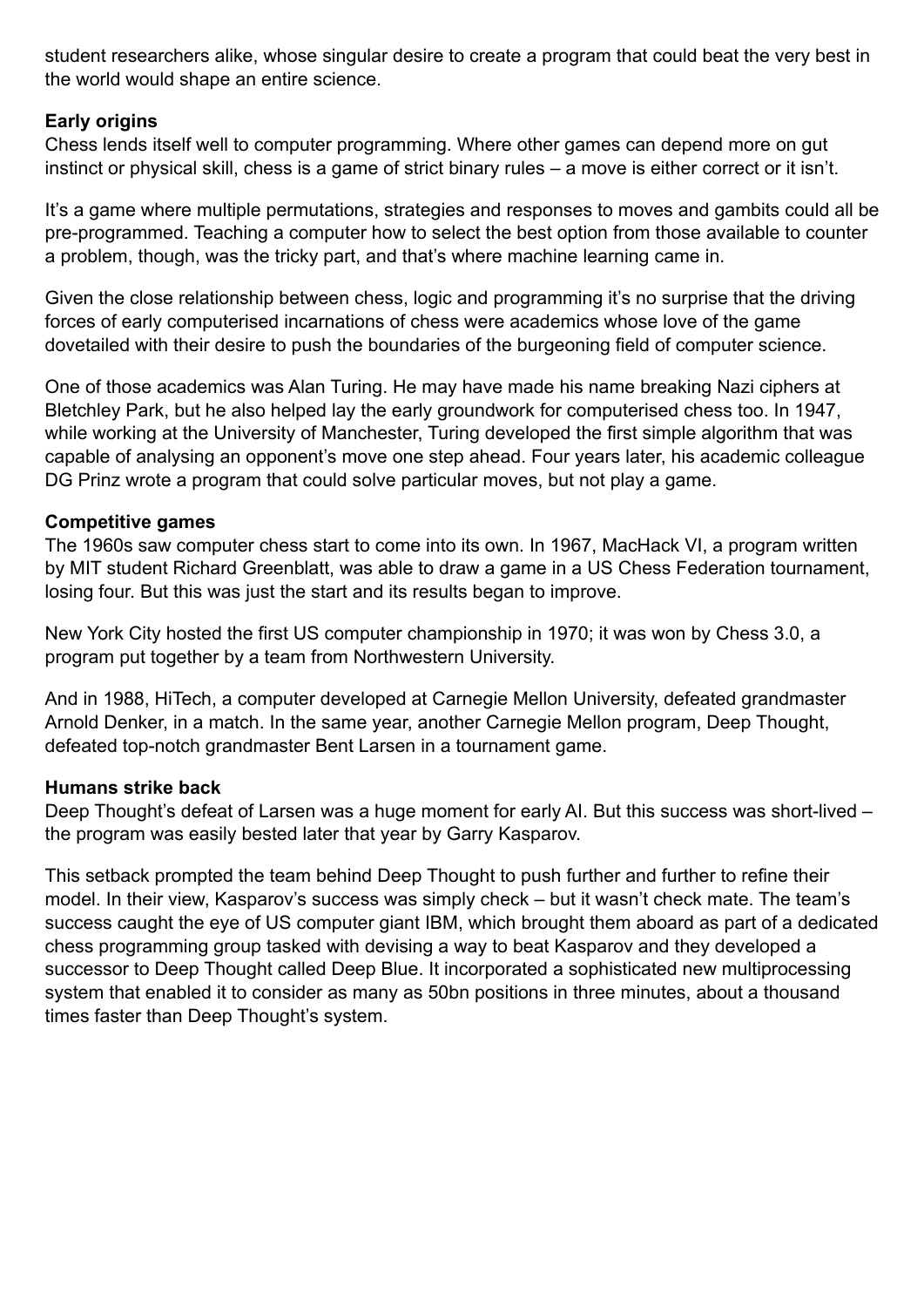

Garry Kasparov takes on Deep Blue in 1997. Photograph: Sipa/Shutterstock

## **Kasparov vs Deep Blue**

Deep Blue made its professional chess-playing debut in a six-game match with Kasparov in Philadelphia in February 1996. A bumper \$500,000 prize and IBM covering the match on its website – the web was still in its infancy back then – helped draw huge media attention.

Deep Blue won the first game, but Kasparov adapted his tactics to win three and draw two of the remaining games to win the match 4–2.

But in a six-game rematch held in May 1997 in New York City, an upgraded Deep Blue was able to consider an average of 200m positions a second, twice its previous speed. Its algorithm was also improved with input from human grandmasters.

Kasparov played smart though, he was conservative with his moves which threw Deep Blue off balance – it hadn't expected it. But after resigning the second game even though it was drawable, the Russian said he never recovered mentally. With the match tied at one win, one loss, and three draws, Deep Blue won the decisive final game in 19 moves.

#### **Influence on AI**

The lessons learned from the desire to create a program that could beat a human chess champion enhanced AI.

Murray Campbell, one of IBM's top AI experts, originally worked on the Deep Thought and Deep Blue projects. He now works on artificial neural networks and credits the quest to master chess programs with helping his team understand the importance of identifying the differences between how humans and machines think, but also in how they're similar.

Efforts to master chess, though, still continue to drive the development of AI. One of the criticisms of Deep Blue and subsequent machines is that they relied on the "brute force" application of their superior memory skills – they could remember more permutations than a human. They could outcalculate, rather than out-think.

AI company DeepMind's algorithm AlphaZero set out to change that. It could teach itself how to play chess and learn from its own mistakes. Not only that, it was able to play with intuition and finesse, destroying the reigning artificial chess champion Stockfish during a match in 2017. It played like a human and at times appeared to even toy with its opponent before delivering a killer blow.

Even now, the desire for the perfect tech-mate is continuing to push the boundaries of AI.

*Technology drives the world, and is the beating heart of every BMW. Discover how BMW is pioneering plug-in hybrid vehicles at [bmw.co.uk](https://web.archive.org/web/20200701013449/https://www.bmw.co.uk/en/topics/discover/electric-and-phev/plug-in-hybrids.html?tl=dis-guar-phev-brnd-miy-phra-1x1a-corebran-.-.-)*